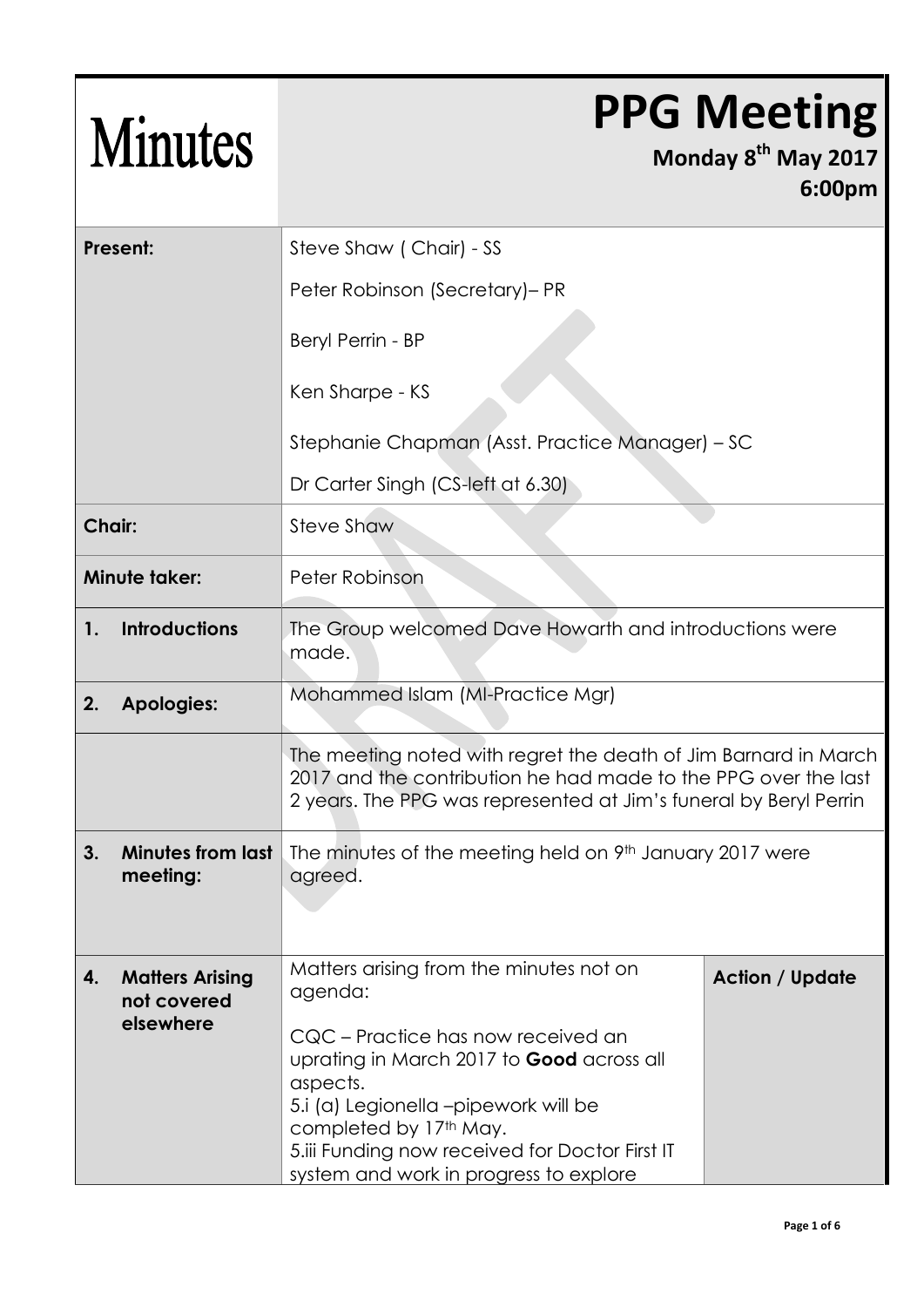|                           | system potential and decide on aims of<br>specification for next stage development.<br>Meeting requested for PPG to be involved in<br>development of specification for the system<br>once system feasibility process complete<br>Progress will be reported at next meeting on<br>10th July.                                                                                                                                                                                                                                                                                                                                                                                                                                                                                                                                                                                                                                                                                                                                                                                                                                                                                                                                                                                                                                                                                                                                                                                           | SC to place the<br>telephone<br>new<br>system<br>on<br>July<br>meeting agenda.   |
|---------------------------|---------------------------------------------------------------------------------------------------------------------------------------------------------------------------------------------------------------------------------------------------------------------------------------------------------------------------------------------------------------------------------------------------------------------------------------------------------------------------------------------------------------------------------------------------------------------------------------------------------------------------------------------------------------------------------------------------------------------------------------------------------------------------------------------------------------------------------------------------------------------------------------------------------------------------------------------------------------------------------------------------------------------------------------------------------------------------------------------------------------------------------------------------------------------------------------------------------------------------------------------------------------------------------------------------------------------------------------------------------------------------------------------------------------------------------------------------------------------------------------|----------------------------------------------------------------------------------|
| <b>5. Practice Update</b> | No changes in staff or clinicians- CQC<br>updates in Matters arising                                                                                                                                                                                                                                                                                                                                                                                                                                                                                                                                                                                                                                                                                                                                                                                                                                                                                                                                                                                                                                                                                                                                                                                                                                                                                                                                                                                                                  |                                                                                  |
| 6. AGM Review             | SS felt that promotion of AGM needs to be<br>started earlier and the Practice Report<br>needs to be more informative. [Post meeting<br>- although not reported at the meeting, PR's<br>note of the AGM elections did show that SS<br>had said he would stand again for Chair of<br>the PPG but this would be his last term as<br>Chair. PR had also agreed to be Secretary]<br>PR had made notes of the questions asked<br>by practice members but his notes did not<br>include answers from 'top table'. The<br>questions are below and SC will add answers<br>from the 'top table' to these Minutes from<br>her AGM minute notes.<br><b>Q</b> about telephone triage<br>A SSTH gave an example: long-term sickness<br>certification most are done over a<br>telephone consultation. We have 10-15<br>everyday working successfully. We are<br>looking at extending making a more<br>effective, efficient and convenient to both<br>patient and GP. Aware of other practices<br>process with success. 1,5000 appointments<br>offered per week. Looking at rolling out but<br>no final decision made yet.<br><b>Q</b> about CQC inspection report – MI gave<br>an update<br>A All action points have been actioned.<br>We hold regular Clinical Governance<br>meetings to discuss complaints, significant<br>events, medical alerts & clinical cases.<br>Midwifery Services unresolved due to CQC IT<br>issue.<br>National patient survey was discussed at<br>November's PPG meeting. | <b>SC</b><br>include<br>to<br>to AGM<br>answers<br>questions in these<br>minutes |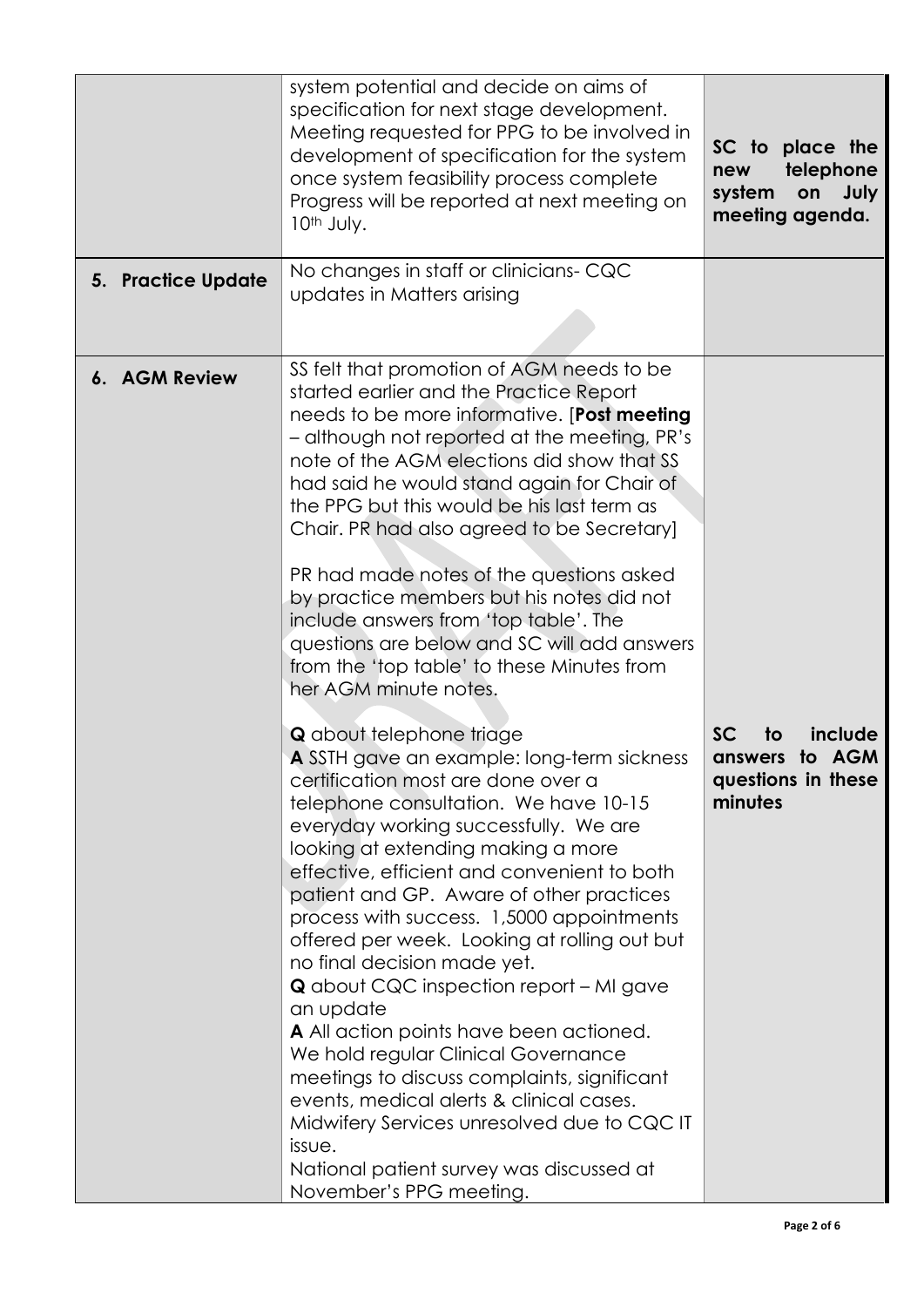| <b>Q</b> about potential 7 day working at practice<br>and how this would work -<br>A SSTH explained currently we are working<br>extended hours till 8:30 Monday evenings. If<br>the Government will provide support and<br>finance for the recruitment of staff and GPs,<br>providing 7 day working would not be a<br>problem. The Government need to support<br>and pay, we need to look at fully before<br>adopting.<br>SSTH told the meeting he was a member of<br>the LMC and joined to voice concerns for<br>GPs and Practices.<br><b>Q</b> about Appointment system and its<br>problems<br>A only GP appointments are available to<br>book on line. Due to specific timing of Nurse<br>appointments it is not possible to release slots<br>to book on line.<br><b>Q</b> about PPG promotion in reception and<br>waiting room<br>A There was discussion in this meeting about<br>the positioning of the PPG notice Board in<br>waiting area and it was agreed SC to move<br>it out of the corner to other side of TV or<br>elsewhere??<br><b>Q</b> about whether PPG meeting times could<br>be different to allow better access earlier.<br>A SC gave an update on this. It had been<br>discussed at the practice meeting and the<br>feeling was that the PPG meeting time was<br>the most practical for the practice.<br><b>Q</b> about community support for Long Term<br>Conditions, particularly Diabetes and<br><b>Multiple Sclerosis</b><br>A We have a Long Term Conditions Nurse, a<br>Diabetic Nurse Specialist and Palliative Care<br>Nurse our clinicians refer to and hold regular<br>multidisciplinary team meetings at the<br>practice.<br>SSTH acknowledged presentations from<br>Everyone Health and Self Care Hub in |  |
|--------------------------------------------------------------------------------------------------------------------------------------------------------------------------------------------------------------------------------------------------------------------------------------------------------------------------------------------------------------------------------------------------------------------------------------------------------------------------------------------------------------------------------------------------------------------------------------------------------------------------------------------------------------------------------------------------------------------------------------------------------------------------------------------------------------------------------------------------------------------------------------------------------------------------------------------------------------------------------------------------------------------------------------------------------------------------------------------------------------------------------------------------------------------------------------------------------------------------------------------------------------------------------------------------------------------------------------------------------------------------------------------------------------------------------------------------------------------------------------------------------------------------------------------------------------------------------------------------------------------------------------------------------------------------------------------------------------------------------------------|--|
| partnership with MacMillan and supports the<br>service.                                                                                                                                                                                                                                                                                                                                                                                                                                                                                                                                                                                                                                                                                                                                                                                                                                                                                                                                                                                                                                                                                                                                                                                                                                                                                                                                                                                                                                                                                                                                                                                                                                                                                    |  |
| SS wished the minutes to record the thanks<br>of the PPG for the staff provision of                                                                                                                                                                                                                                                                                                                                                                                                                                                                                                                                                                                                                                                                                                                                                                                                                                                                                                                                                                                                                                                                                                                                                                                                                                                                                                                                                                                                                                                                                                                                                                                                                                                        |  |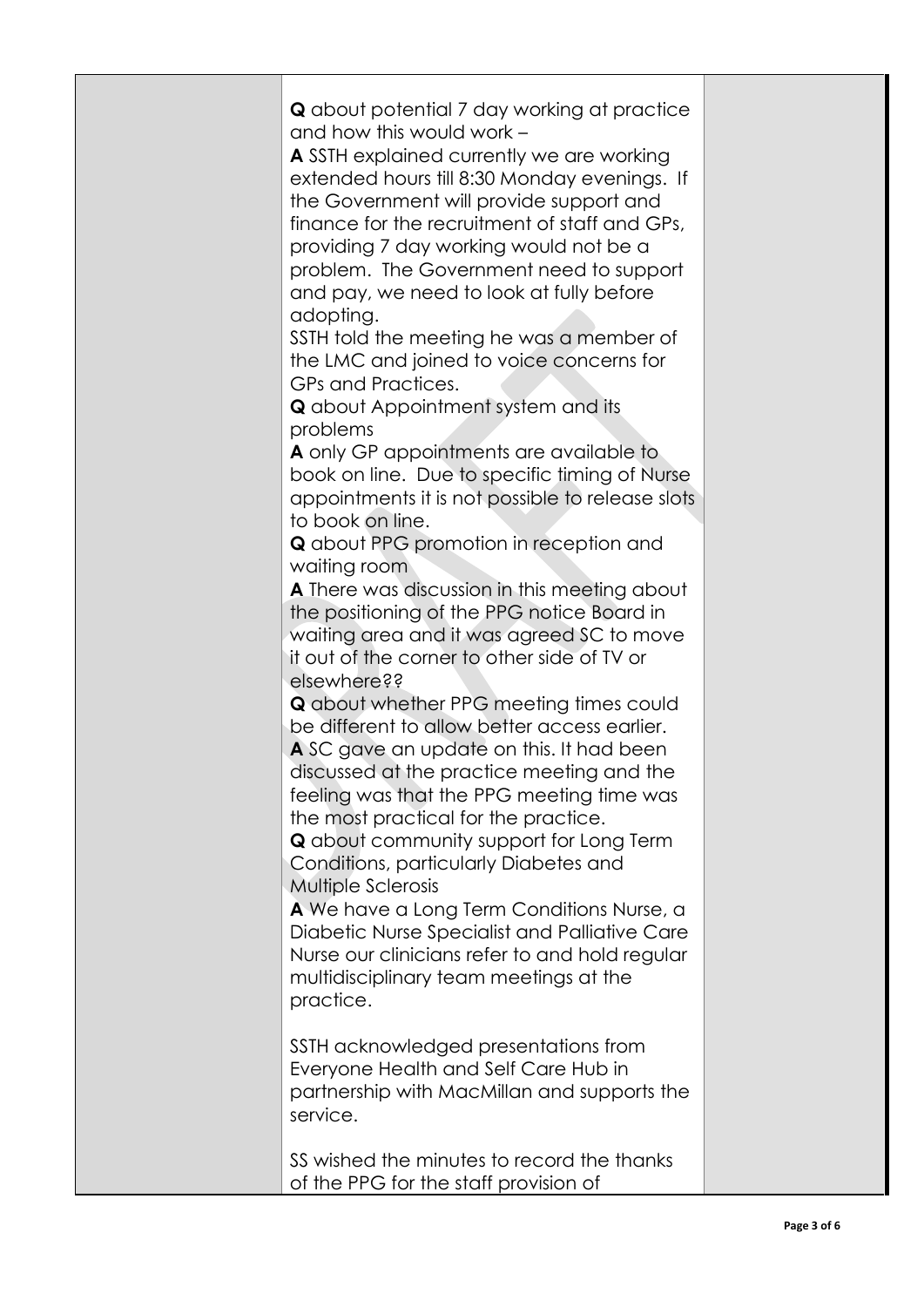|    |                                                                     | refreshments at the end of the AGM.<br><b>Terms of Reference - the AGM had</b><br>approved the terms of reference subject to<br>an alteration of a sentence under the<br>'Remit' paragraph to show that the words<br>'Ashwood Federated Commissioning Group'<br>should be changed to 'Ashfield North<br>Locality'.<br>SC provided a copy of the Terms of<br>Reference to SS in which the changes had<br>been made. The meeting today confirmed<br>the change had been made. SS signed off<br>the Terms of Reference which will be kept at<br>the practice                                                                                                                                                                                                                                                                                                                                                                                                                                                                     |                    |
|----|---------------------------------------------------------------------|-------------------------------------------------------------------------------------------------------------------------------------------------------------------------------------------------------------------------------------------------------------------------------------------------------------------------------------------------------------------------------------------------------------------------------------------------------------------------------------------------------------------------------------------------------------------------------------------------------------------------------------------------------------------------------------------------------------------------------------------------------------------------------------------------------------------------------------------------------------------------------------------------------------------------------------------------------------------------------------------------------------------------------|--------------------|
| 7. | 10 point PPG<br>assessment                                          | SC provided a summary report of the 9<br>responses received from practice members.<br>Responders had been asked to rate the<br>practice and PPG on a scale of 1 to 10<br>where 1 was Poor and 10 was Very Good.<br>The meeting went through it, noting that<br>none of the 10 questions had any more than<br>2 people scoring below 5 (every question<br>has at least 1 person rating below 5 and only<br>4 questions rated below 5 by 2 people). With<br>such a low response (around 200 people<br>were sent the survey by email) the meeting<br>could only conclude that a positive view<br>was taken of the PPG and practice support<br>by those responding. One question had a<br>very strong rating with 7 of the responders<br>scoring 9 or 10, which showed the PPG had<br>an experienced Chair and Secretary<br>ensuring the PPG was patient led. (Well<br>done Steve and Stephanie. - All responses<br>came back before the AGM).<br>SC gave more detail at this point about the<br>upgrade of the telephone system. |                    |
|    | 8. Primary Care<br><b>Dashboard &amp;</b><br><b>Action Planning</b> | There was a review of and discussion around<br>the Primary Care Dashboard (PC Dash) with<br>SC pointing out features such as<br>Inappropriate attendances at A&E and<br>information about frequent attenders at<br>A&E. Time was pressing and no firm<br>conclusions came out of discussion so SS                                                                                                                                                                                                                                                                                                                                                                                                                                                                                                                                                                                                                                                                                                                             | <b>All members</b> |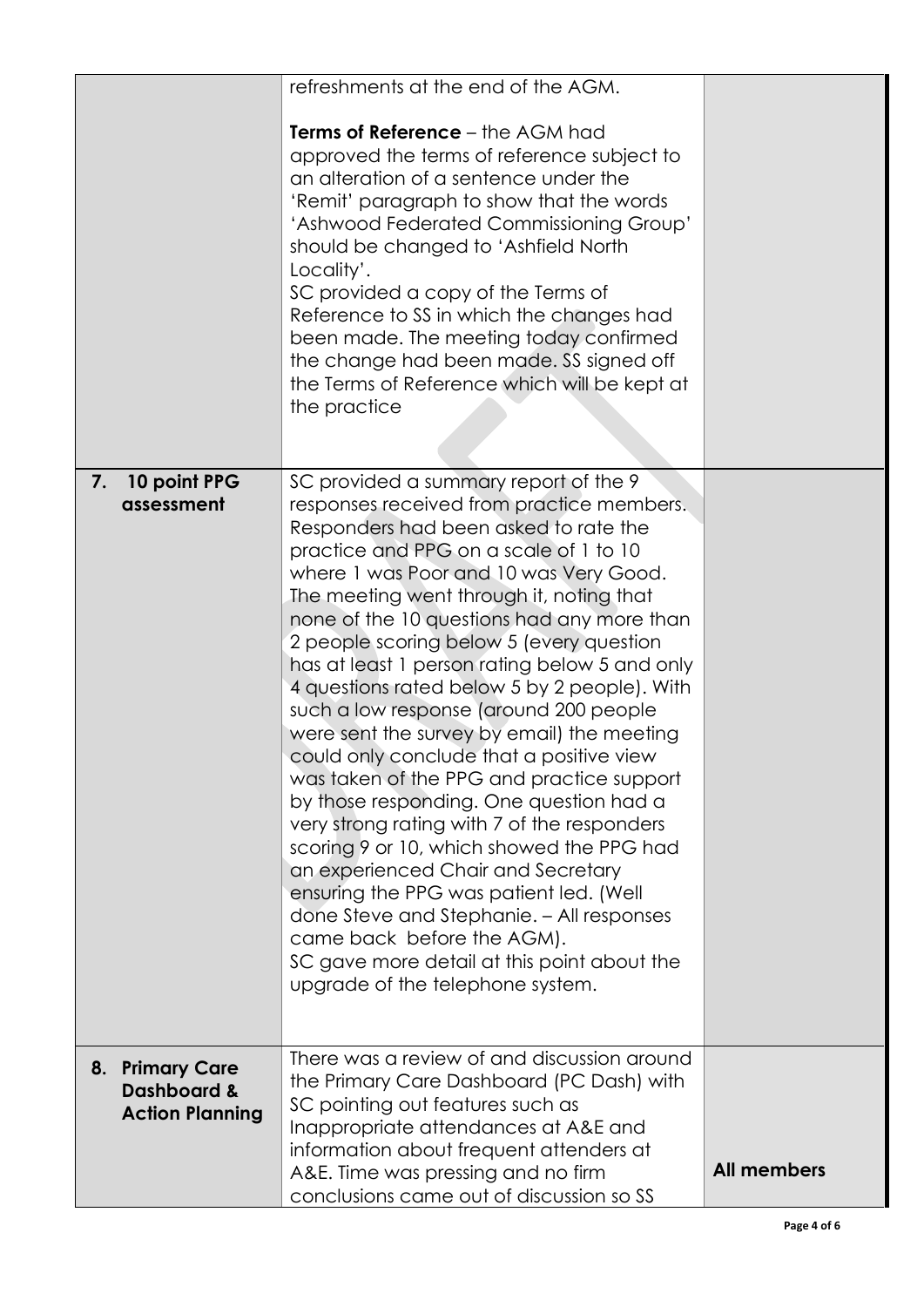|                                         | asked for comments to be passed to SC<br>before the next meeting and for discussion<br>on conclusions at next meeting.                                                                                                                                                                                                                                                                                                                                                                                                                                                                                                                                                                                                                                                                                                                                                                                                               | SC to place on<br>July<br>meeting<br>agenda.                                                                                                                                                                                                   |
|-----------------------------------------|--------------------------------------------------------------------------------------------------------------------------------------------------------------------------------------------------------------------------------------------------------------------------------------------------------------------------------------------------------------------------------------------------------------------------------------------------------------------------------------------------------------------------------------------------------------------------------------------------------------------------------------------------------------------------------------------------------------------------------------------------------------------------------------------------------------------------------------------------------------------------------------------------------------------------------------|------------------------------------------------------------------------------------------------------------------------------------------------------------------------------------------------------------------------------------------------|
| 9. Future events                        | SS asked for ideas for an event in the future.<br>It was suggested that we could focus on<br>care of the elderly since there was mounting<br>pressure on the practice to meet rising<br>demand. SC described her involvement in<br>the PRISM team and SS pointed out that we<br>need a view about a wider range of<br>patients (PRISM mainly dealing with most<br>vulnerable patients i.e 2% level). SC was<br>asked to pull of any statistics the practice<br>has about the health conditions of those at<br>age 60 and over, and for a summary of the<br>services provided in the Ashfield North<br>locality that the practice has an involvement<br>in. The next meeting to include discussion on<br>the aims and target audience (including<br>contributors) for an event in the Autumn<br>2017 (date to be decided). SC will ask GPs<br>and staff for their views on this topic or any<br>other they felt was worth looking at. | SC to produce a<br>summary view of<br>patient needs in<br>60 and over age<br>range, and<br>services in the<br>community where<br>the practice is<br>involved, for<br>discussion at July<br>meeting. Also, to<br>ask GPs and staff<br>for views |
| 10. DNTU's                              | A paper was provided for the meeting but<br>not discussed due to time pressures.                                                                                                                                                                                                                                                                                                                                                                                                                                                                                                                                                                                                                                                                                                                                                                                                                                                     |                                                                                                                                                                                                                                                |
| 11. Abusive<br>Patient<br><b>Policy</b> | A paper was provided for the meeting but<br>not discussed due to time pressures. The<br>meeting<br>was asked<br>to<br>provide<br>any<br>comments to SC. (Earlier in the meeting CS<br>had explained the position of patients at<br>Willowbrook removed from practice<br>list<br>because of behaviour, what would happen<br>if they needed treatment and how would<br>their behaviour affect an application to join<br>another practice.)                                                                                                                                                                                                                                                                                                                                                                                                                                                                                             |                                                                                                                                                                                                                                                |
| 12. Any Other<br><b>Business</b>        | KS asked a general question about<br>Pharmacy actions about repeat<br>prescriptions. It was confirmed by SC that<br>Pharmacies do not have the power to<br>restrict prescriptions to a 28 day supply<br>which some Pharmacies were trying to do.<br>Only GPs have that power. BP indicated she                                                                                                                                                                                                                                                                                                                                                                                                                                                                                                                                                                                                                                       |                                                                                                                                                                                                                                                |